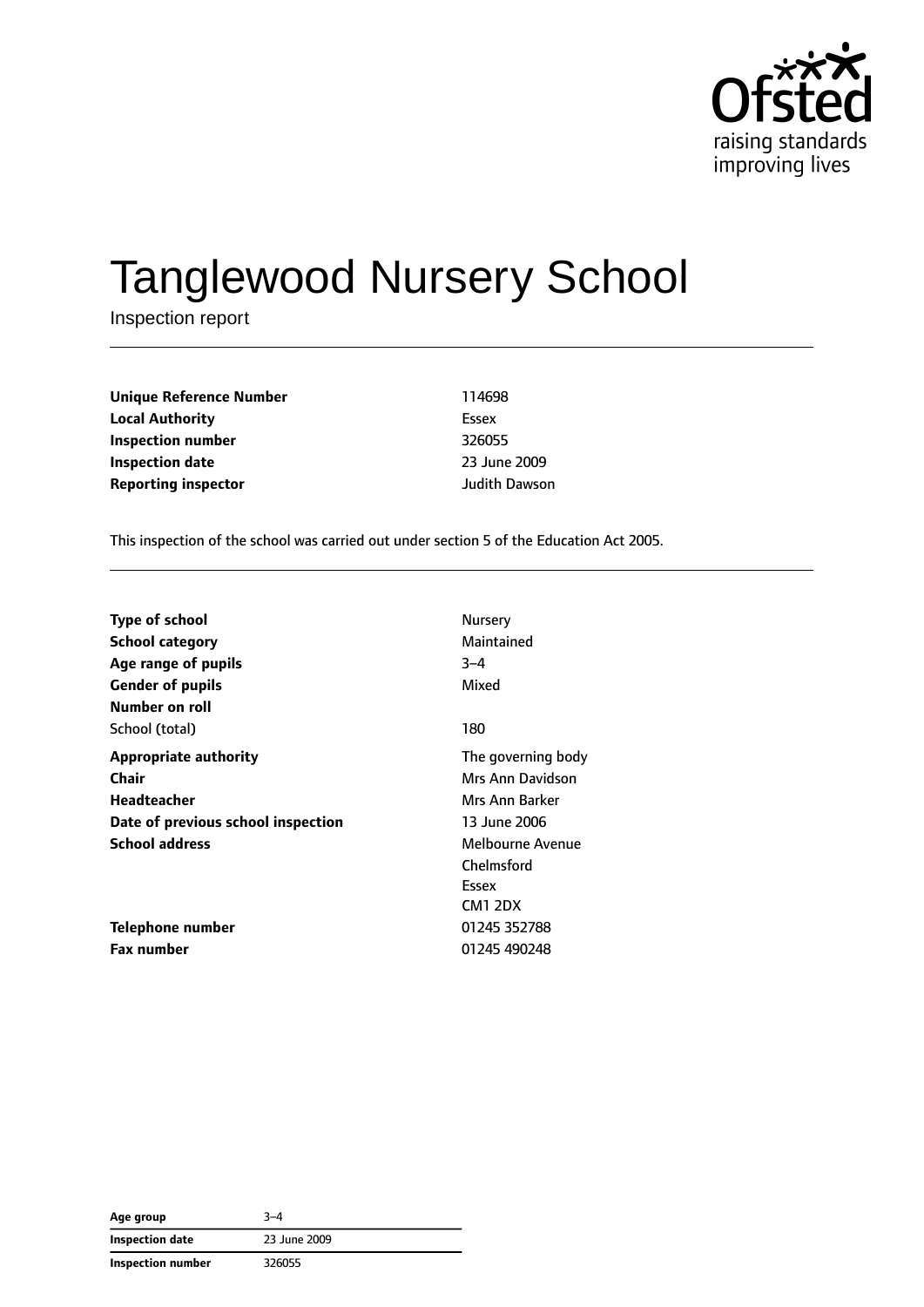.

<sup>©</sup> Crown copyright 2009

Website: www.ofsted.gov.uk

This document may be reproduced in whole or in part for non-commercial educational purposes, provided that the information quoted is reproduced without adaptation and the source and date of publication are stated.

Further copies of this report are obtainable from the school. Under the Education Act 2005, the school must provide a copy of this report free of charge to certain categories of people. A charge not exceeding the full cost of reproduction may be made for any other copies supplied.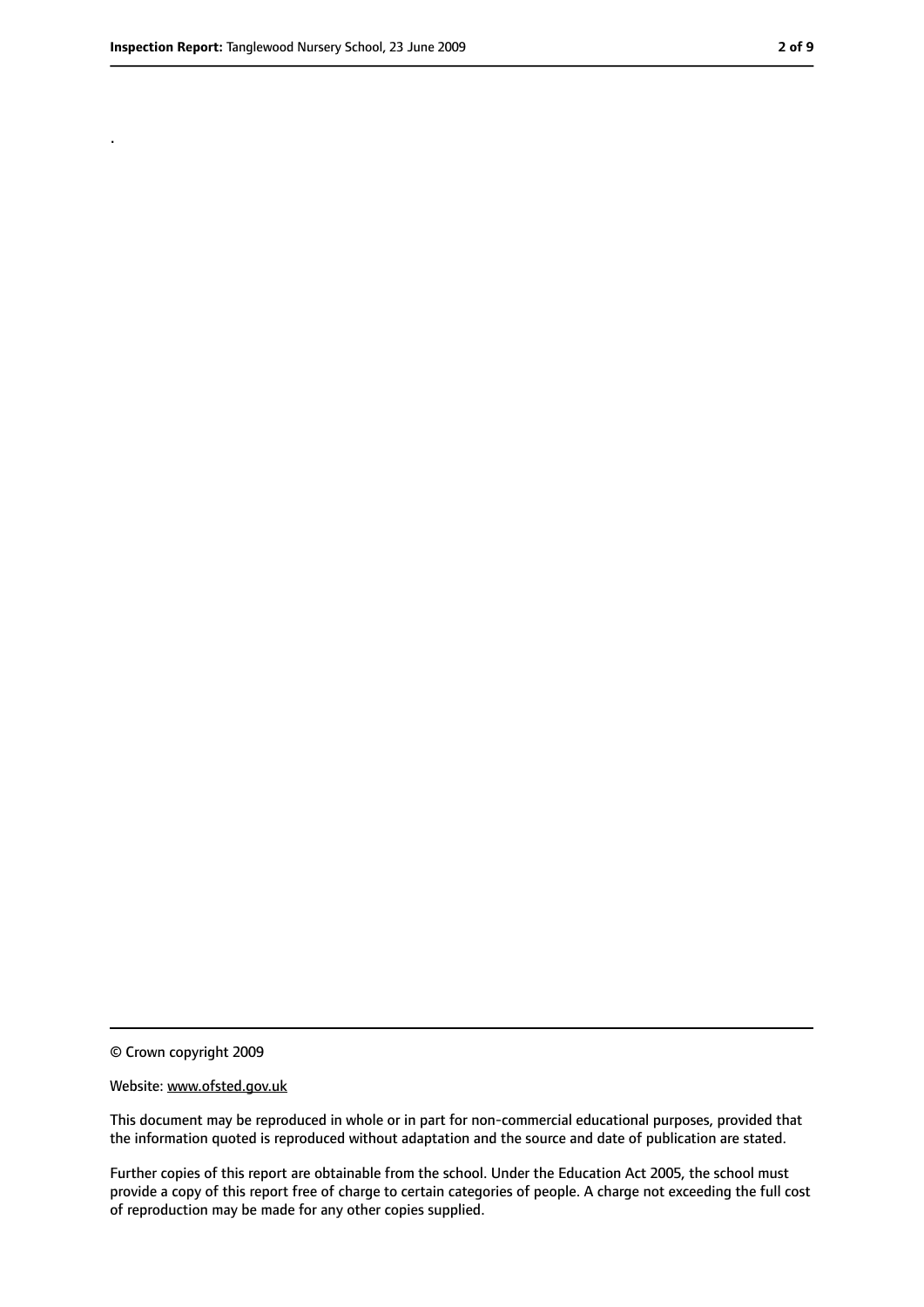## **Introduction**

The inspection was carried out by two additional inspectors. The inspectors evaluated the overall effectiveness of the school and investigated the following issues.

- Children's high achievement, both academically and in their personal development and the quality of the provision. Given children have only three terms in the Nursery on average, are standards as high as the self-evaluation suggests?
- Has governance developed further since the last inspection?
- Is the size of the building having any adverse impact on children's enjoyment and achievement?

Evidence was gathered from discussions with the headteacher, the senior teacher, staff, children and governors, observations of teaching and learning, and displays, as well as an analysis of the centre's data on standards and progress, and parents' questionnaires. Other aspects of the school's work were not investigated in detail but the inspectors found no evidence to suggest that the school's own assessments, as given in its self-evaluation, were not justified, and these have been included where appropriate in this report.

#### **Description of the school**

Tanglewood Nursery School, in Essex, is much larger than most other local authority nursery schools. Children of all abilities attend the school from Chelmsford but some children, especially those who attend the pre-school speech and language centre, come from much further afield. It is affiliated to Writtlewick Children's Centre. Over 10% of the children attend the specialist speech and language centre in the school and more children than average have speech and language difficulties or moderate or severe learning difficulties. At present, about 8% of the children are identified as gifted and able, but overall, children's knowledge and skills are below expectations for their age on entry. Children normally spend three terms in the school. The school holds many awards, including the Advanced Healthy Schools Award and is involved in several national research projects.

#### **Key for inspection grades**

| Grade 1 | Outstanding  |
|---------|--------------|
| Grade 2 | Good         |
| Grade 3 | Satisfactory |
| Grade 4 | Inadequate   |
|         |              |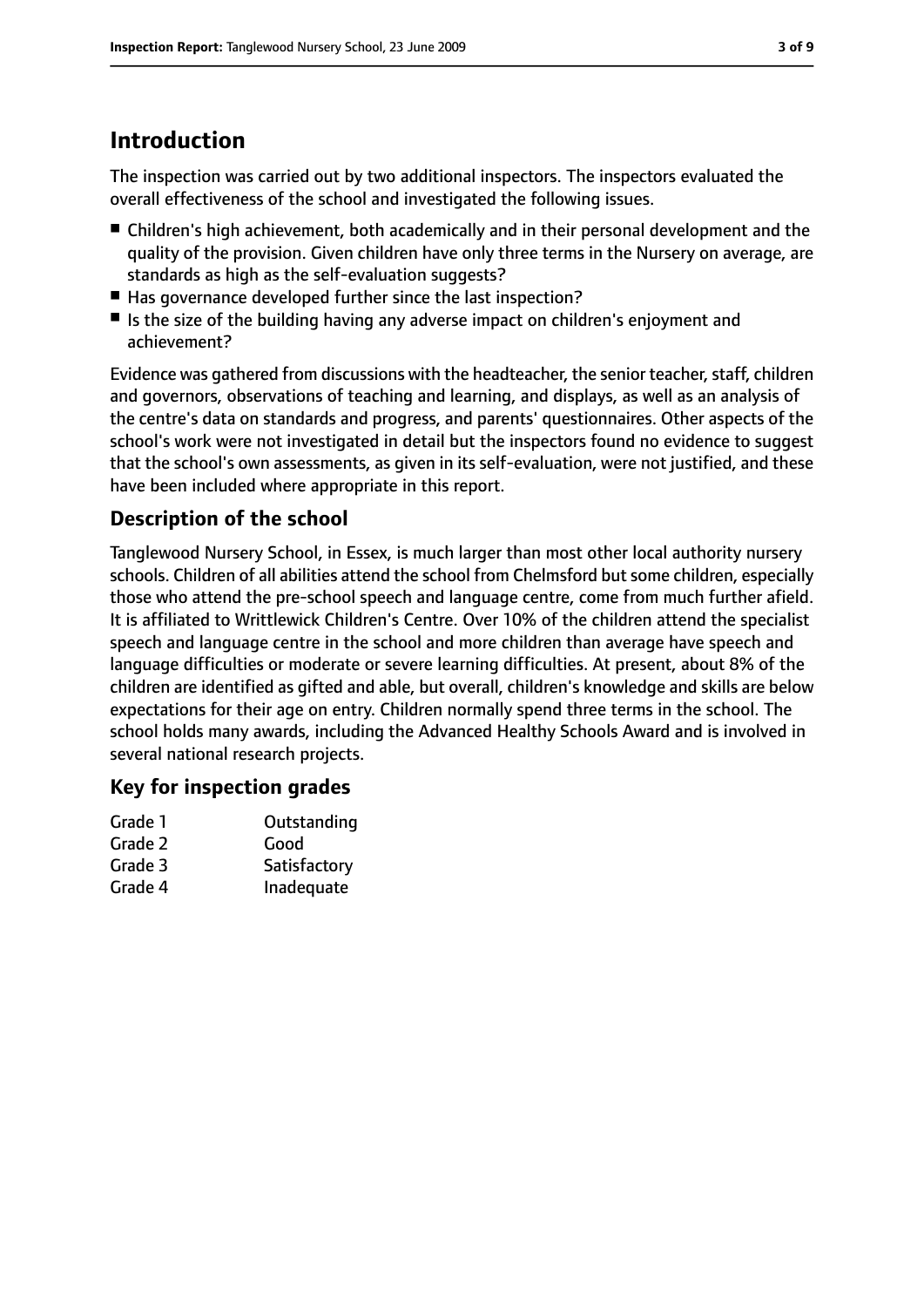#### **Overall effectiveness of the school**

#### **Grade: 1**

This is an outstanding nursery, where children receive exemplary support to help them learn and develop and where their welfare is of paramount importance. One parent wrote that Tanglewood Nursery school 'is centred around the children, who are managed and cared for to an extremely high level'. The inspectors agree wholeheartedly with this view. This is a tribute to the high quality of the staff and the leadership and management. The headteacher runs the school with, as another parent commented, 'incredible efficiency and passion'.

The headteacher has been leading the school for many years. She has very high expectations of the quality of the provision and care and, with the staff and the governors, has maintained and improved on the provision which was judged as outstanding at the time of the last inspection. The outside areas have been transformed into exciting and stimulating environments that are totally focused on extending children's learning and skills. Each learning area, both inside and out, is carefully planned to ensure that each child has equal access to the same high quality learning opportunities. Children who attend the speech and language centre are included in the mainstream classes whenever possible. The management of their provision is very effective and the unit has regular access to expert support. The headteacher and governors are seeking every avenue to extend the building to allow them to provide more support for parents and room to support small groups of children. Nevertheless, relationships with parents are very effective and, as the totally positive parental questionnaires demonstrate, the parents really value all that the school does for their children. Two thirds of the parents who returned them took the trouble to provide additional written comments in praise of the nursery.

The governing body, although effective, had not been formed for long when the nursery was last inspected. Since then, governors have extended their monitoring and evaluation roles and have become very active in the life of the nursery, evaluating its effectiveness and planning for development. Leaders and managers have a very accurate understanding of the nursery's strengths and areas for development. Links with other schools, the community and further afield are promoted extremely well. There is excellent capacity for future improvement.

Although many children join the nursery with lower-than-average knowledge and skills for their age, by the time they leave, three terms later, their skills are higher than normally expected of four-year-olds and well above average in their personal and social development. This is remarkable progress in a very short time and equates to high achievement. This is because the whole ethos of the nursery is based on ensuring children 'learning for themselves'. Learning is not left to chance. The curriculum and teaching are very carefully planned to ensure children develop the skills they need. The children themselves are involved in planning their learning. The teachers, nursery nurses and teaching assistants are skilled in building on children's comments to extend learning and using children's responses to plan learning that interests them. The theme of the day is posted up every morning to ensure parents can extend this at home. For example, one class was learning to make play dough. As a mother brought her child into school, she asked her to be sure to remember the recipe so that they could make it at home.

All children are expected to take personal responsibility for their actions and learning. They register themselves on arrival and some say 'good morning' in one of several languages. There are excellent relationships throughout the nursery. Adults and children alike are very polite to each other and respect each other's views. Children listen to adults and each other extremely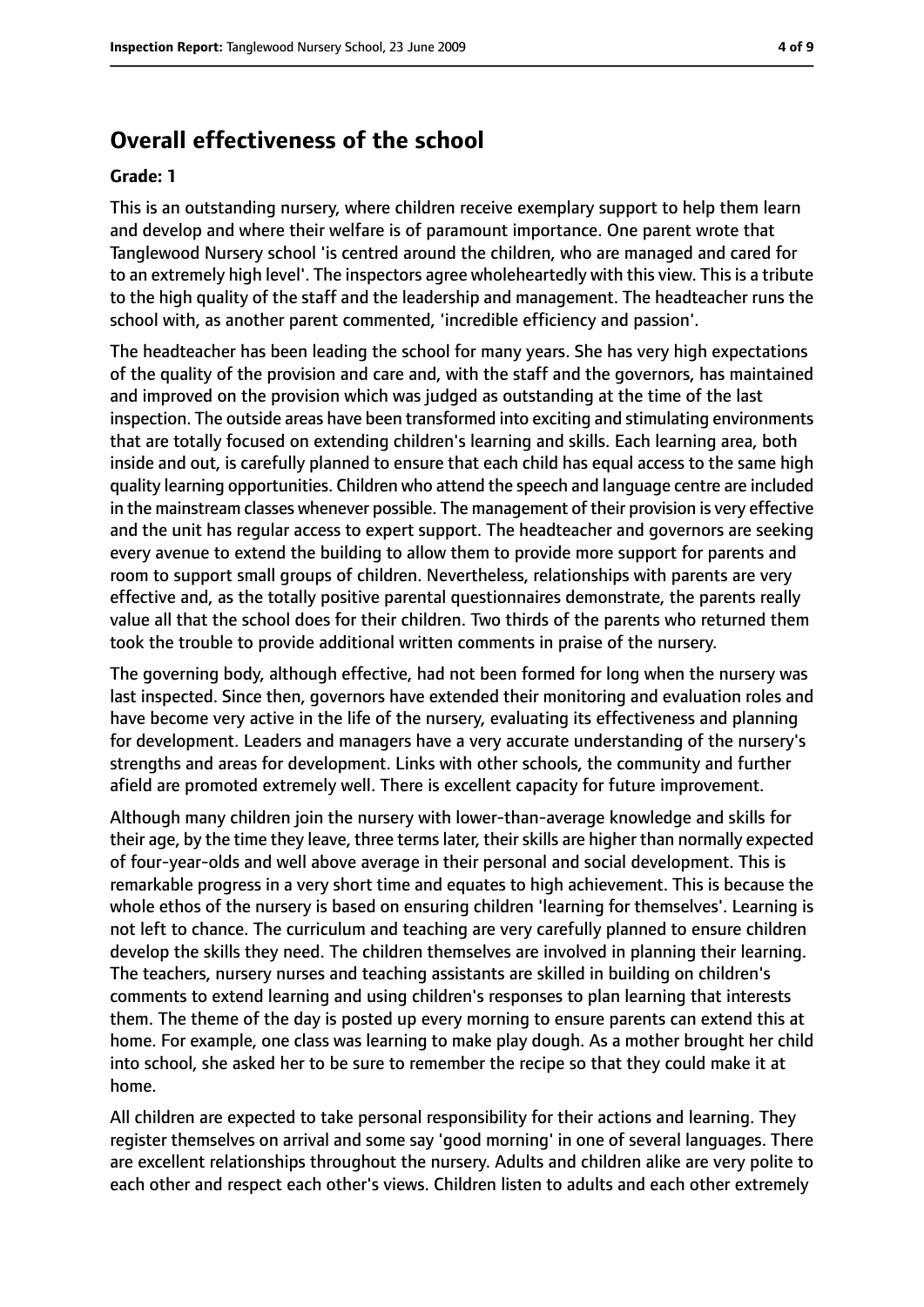well and behaviour is excellent. Children have high self-esteem because everyone values them as individuals. For example, children have their own personal 'treasure boxes' that only they are allowed to open, a rule adhered to by both adults and other children. They have a very good understanding of their place in the world. One child remarked, when looking at a cocoon, 'I have one of these. It's called my home.'

Children are very sure of how to keep healthy and stay safe because they are encouraged to take safe risks. Their woodworking tools are real, for example, and they are taught how to use them correctly. They eat healthily and stop their teachers eating raw chocolate cookie mixture because the eggs are raw. The wonderful environment for learning, where activities fire their imaginations, extends their communication, language and literacy, mathematical and logical skills throughout the day. A cleverly constructed water track, for example, enabled children to work out, where two pipes overlapped, that the one from which the water was flowing had to be above the other to stop the water leaking. Children learn about other cultures through topics such a Diwali and Chinese New Year, and visitors from Japan who danced for them. Children support several international charities. Many local visitors help children understand about their community and people who help them. Above all, all children thoroughly enjoy the nursery and are rarely absent.

Children are cared for extremely well. The most impressive aspect of the care the nursery provides is the way children are helped to look after themselves and each other, developing an excellent understanding of citizenship and personal responsibility. The nursery meets all the requirements for safeguarding children and there is an adult who has responsibility for ensuring that the entrance to school is secure at all times. Staff set high standards in personal relationships with each other and everyone is valued. Adults know the children extremely well and make regular assessments of their achievements. These are entered into children's'Learning Journeys' and shared with the parents. They are used to identify children's next steps in their learning or personal development and help to promote seamless learning between the nursery and home.

Children of all abilities are challenged throughout each day and they thrive. Children in the speech and language centre receive excellent care and support. Staff are skilled in giving each child the support he orshe needs, concentrating specifically on improving the specific weakness to be addressed while ensuring individuals gain in confidence. A parent wrote, 'My daughter loves this school and has learnt to speak here. I am very grateful.' The school is working with the other Essex nursery to develop systems for tracking more easily progress over time and recording children's levels of skills. These are not yet fully embedded. Although the very good assessment meets children's needs extremely well, it is difficult for adults to precisely measure each child's progress across all areas of learning because children's assessments are not used successfully to provide an overall record of how each child is doing.

#### **What the school should do to improve further**

■ Embed the very good assessment systems so that adults can more easily track each child's progress over time.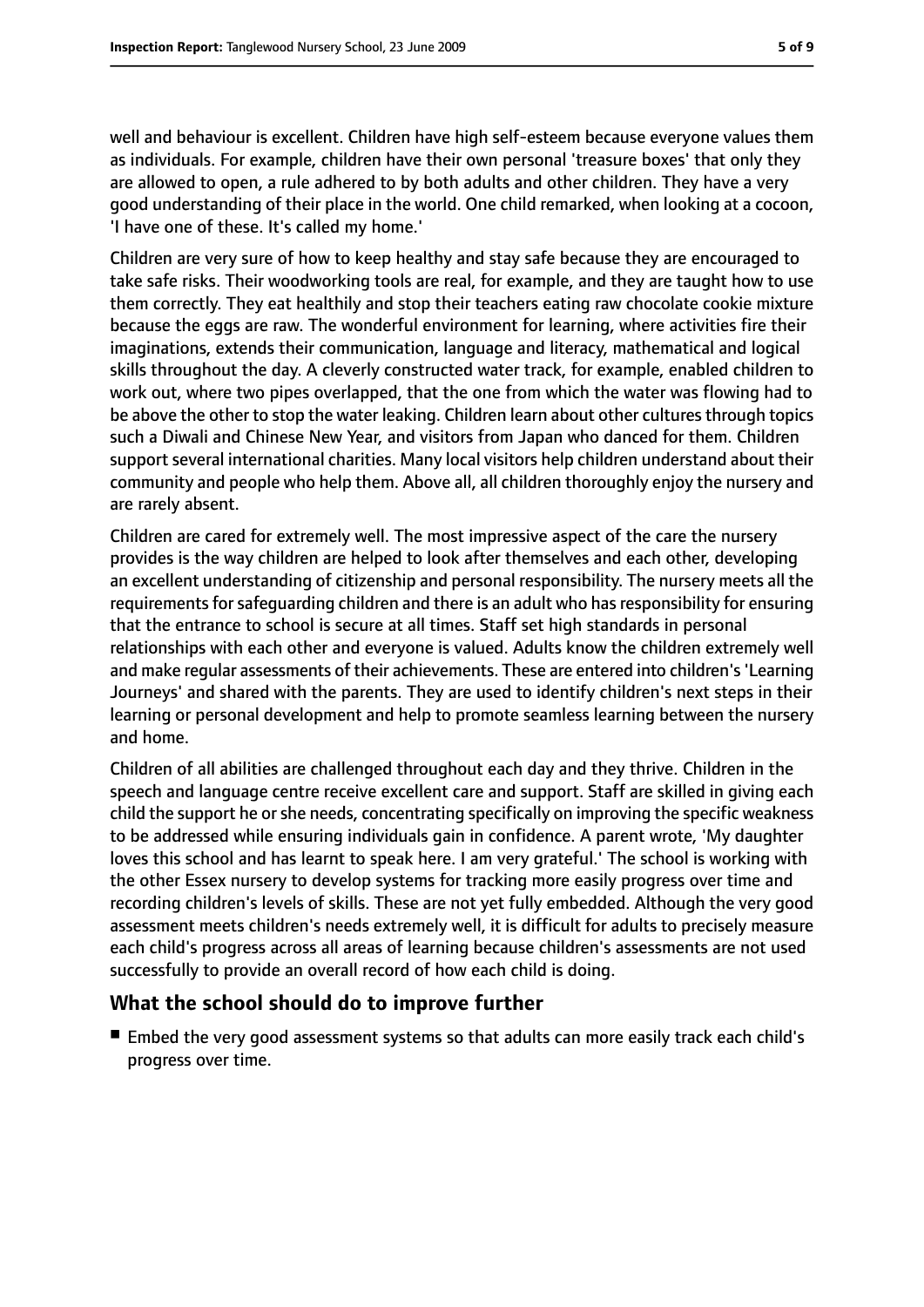**Any complaints about the inspection or the report should be made following the procedures set out in the guidance 'Complaints about school inspection', which is available from Ofsted's website: www.ofsted.gov.uk.**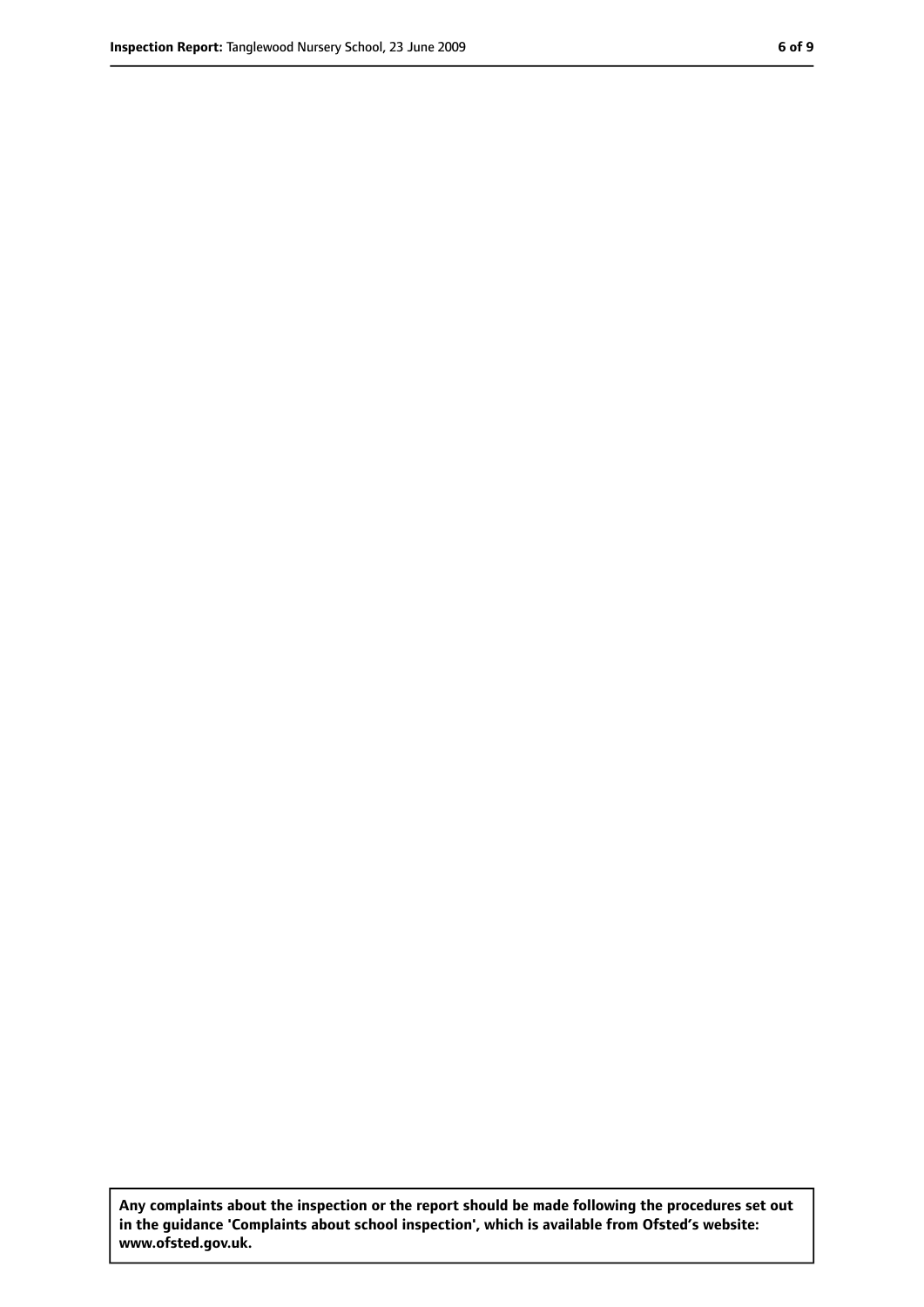## **Inspection judgements**

| $^{\prime}$ Key to judgements: grade 1 is outstanding, grade 2 good, grade 3 satisfactory, and | School  |
|------------------------------------------------------------------------------------------------|---------|
| arade 4 inadequate                                                                             | Overall |

## **Overall effectiveness**

| How effective is the provision in meeting the needs of children in the<br>EYFS?              |     |
|----------------------------------------------------------------------------------------------|-----|
| Effective steps have been taken to promote improvement since the last<br>inspection          | Yes |
| How well does the school work in partnership with others to promote learners'<br>well being? |     |
| The capacity to make any necessary improvements                                              |     |

## **Achievement and standards**

| How well do children in the EYFS achieve?                                                                   |  |
|-------------------------------------------------------------------------------------------------------------|--|
| The standards[1] reached by learners                                                                        |  |
| How well learners make progress, taking account of any significant variations<br>between groups of learners |  |
| How well learners with learning difficulties and/or disabilities make progress                              |  |

## **Personal development and well-being**

| How good are the overall personal development and well-being of the<br>children?                                 |  |
|------------------------------------------------------------------------------------------------------------------|--|
| The extent of learners' spiritual, moral, social and cultural development                                        |  |
| The extent to which learners adopt healthy lifestyles                                                            |  |
| The extent to which learners adopt safe practices                                                                |  |
| The extent to which learners enjoy their education                                                               |  |
| The attendance of learners                                                                                       |  |
| The behaviour of learners                                                                                        |  |
| The extent to which learners make a positive contribution to the community                                       |  |
| How well learners develop workplace and other skills that will contribute to<br>their future economic well-being |  |

## **The quality of provision**

| How effectively are children in the EYFS helped to learn and develop? |  |
|-----------------------------------------------------------------------|--|
| How effectively is the welfare of the children in the EYFS promoted?  |  |

#### **Annex A**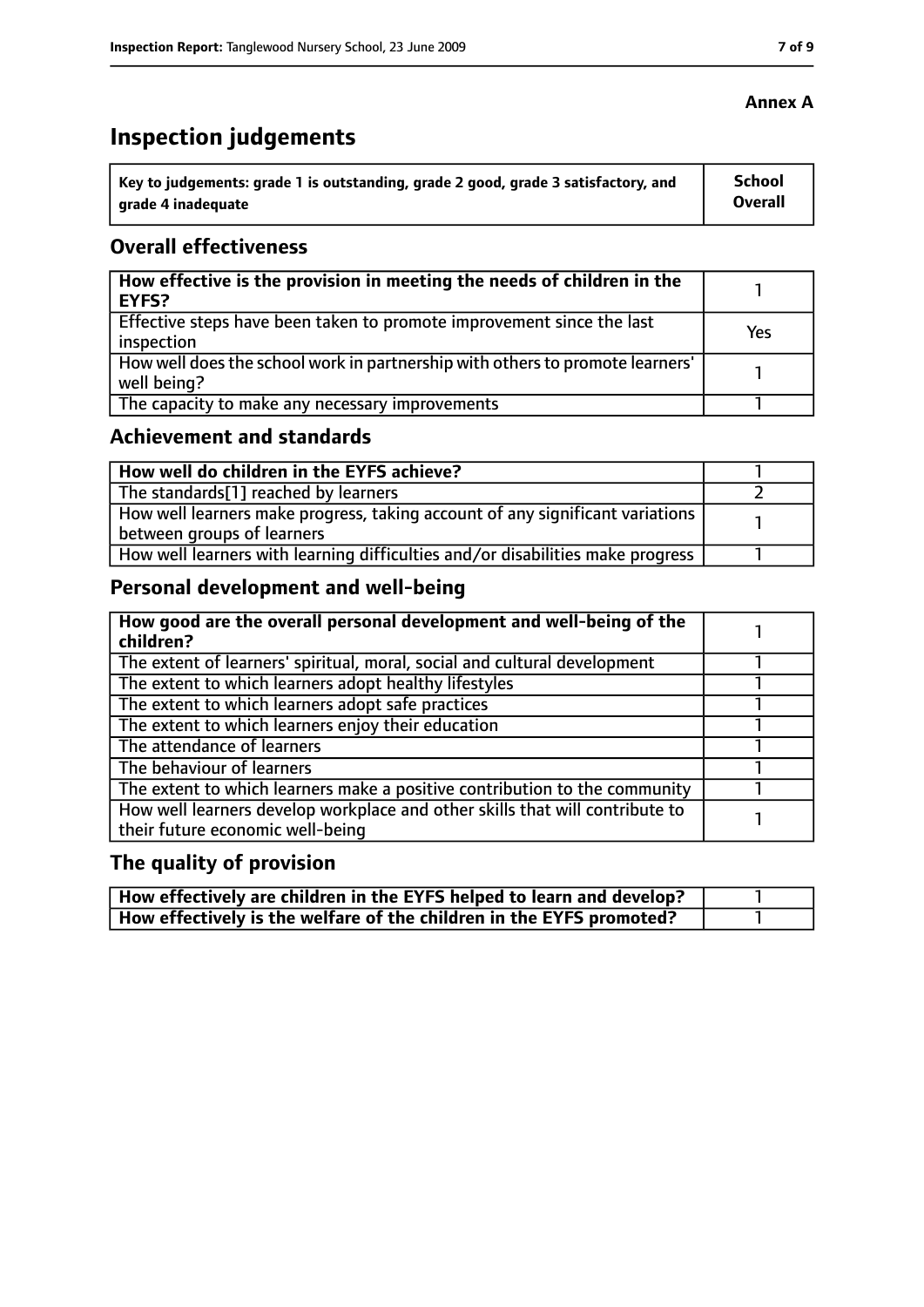## **Leadership and management**

| How effectively is provision in the EYFS led and managed?                                                                                       |           |
|-------------------------------------------------------------------------------------------------------------------------------------------------|-----------|
| How effectively leaders and managers at all levels set clear direction leading<br>to improvement and promote high quality of care and education |           |
| How effectively leaders and managers use challenging targets to raise standards                                                                 |           |
| The effectiveness of the school's self-evaluation                                                                                               |           |
| How well equality of opportunity is promoted and discrimination eliminated                                                                      |           |
| How well does the school contribute to community cohesion?                                                                                      |           |
| How effectively and efficiently resources, including staff, are deployed to<br>achieve value for money                                          |           |
| The extent to which governors and other supervisory boards discharge their<br>responsibilities                                                  |           |
| Do procedures for safeguarding learners meet current government<br>requirements?                                                                | Yes       |
| Does this school require special measures?                                                                                                      | <b>No</b> |
| Does this school require a notice to improve?                                                                                                   | No        |